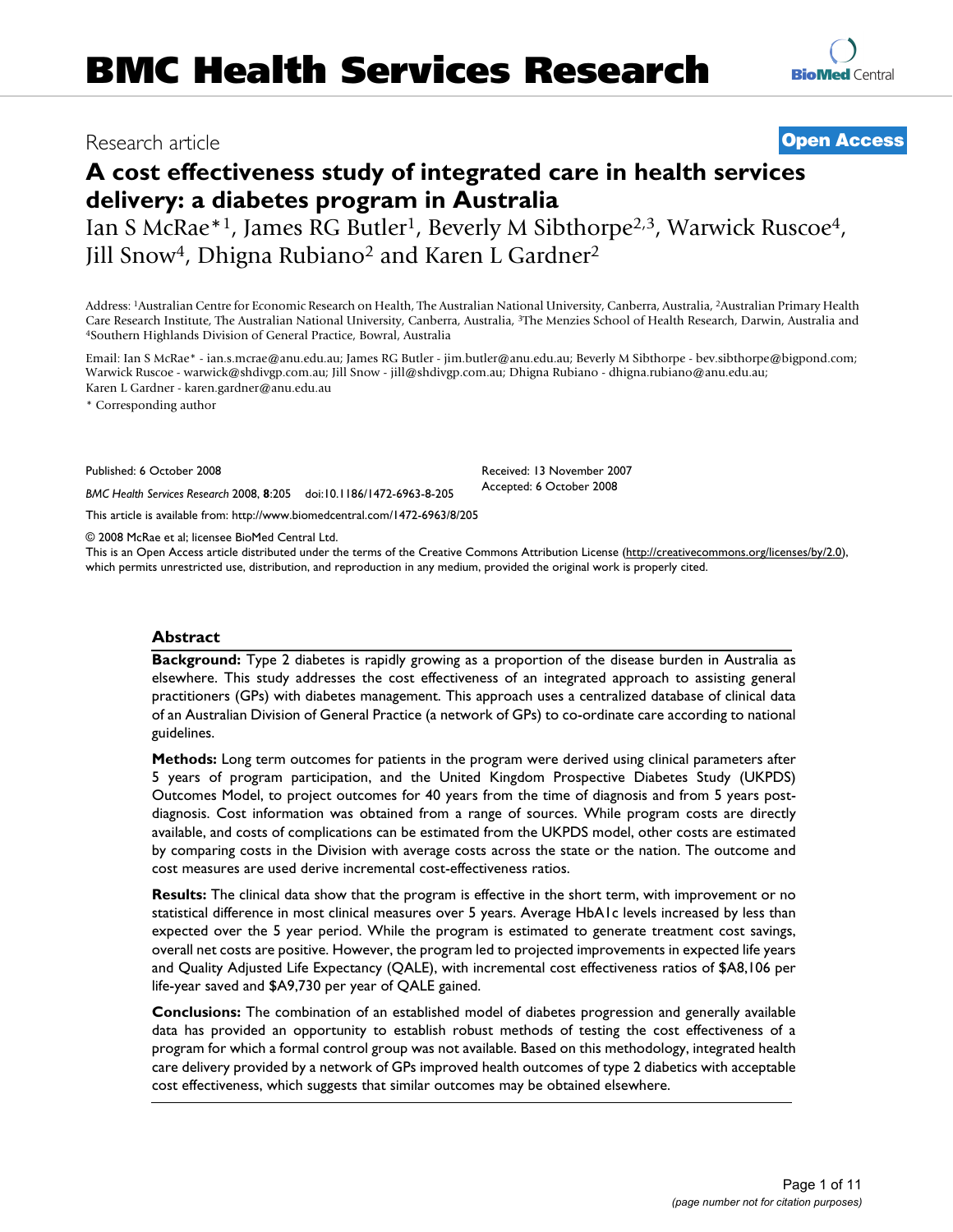## **Background**

There has been a plethora of research on the nature of diabetes and the response of the disease to various treatment regimes, which has led to a broad agreement on the nature of appropriate care for people with diabetes [1,2]. This agreement has led to the preparation of guidelines for the management of diabetes in many countries including Australia [3]. There is strong evidence that guidelinesbased care can improve patient outcomes [4] particularly when supported by central computerized systems for patient tracking and provision of feedback to physicians [5].

While the cost-effectiveness of many diabetes treatments has been assessed (e.g. [2,6,7]) there has been little assessment of guideline implementation. Recent studies from the Netherlands [8,9] found implementation of diabetes guidelines to be cost effective, with the level of cost effectiveness varying between different aspects of care. Other studies have addressed particular components of guidelines [10-12], or the value of guidelines in diabetes prevention [13]. Each adopts, to a greater or lesser degree, the approach of using primary data to measure dissemination and implementation effects, and models to estimate long term treatment expenses and outcomes. This approach has been recommended in a systematic review of the effectiveness and efficiency of guideline implementation [14].

There are no published studies on the cost effectiveness of guideline implementation in Australia, though one study [15] assessed the costs of implementation of multi-disciplinary systematic care. Other Australian studies address the cost impact of diabetes care in Indigenous Australian communities [16] or draw on overseas results to model the potential cost effectiveness of prevention programs [17,18].

This study addresses the cost effectiveness of a program designed to integrate diabetes care and to improve guideline implementation in an Australian Division of General Practice. Divisions are regional networks of general practices which, among other things, provide a platform for regional approaches to the management of type 2 diabetes in primary health care through the implementation of guidelines-based programs. The purpose of the study is to examine whether a Division-based program, which coordinates information and provision of care, improves outcomes for diabetic patients and is cost effective.

There are currently 119 Divisions in Australia which vary in their geographic coverage, location, population and numbers of general practices. They have a range of roles including: maintaining and improving the standards of general practice in a region; coordinating care between GPs and other service providers; improving communication between general practice, hospitals, medical specialists and community health services and; taking an active role in the continuum of education from undergraduate through to postgraduate vocational training in general practice [19,20].

A recent report on the value of the Divisions network found little objective evidence examining the effects of Divisions [21]. The few studies that have been undertaken rely on process measures rather than health outcome measures to investigate the effectiveness of Divisions. This study, using clinical measures and a simulation model, is able to estimate outcome measures for the diabetes program in one Division. While the results are specific to the Division chosen, they provide an indication of the potential benefits of the use of this approach more widely across the Divisions network, and also illustrate the potential for applying this methodology more widely to assess existing programs.

As the study is observational, data are drawn from a range of sources to assess the overall costs and benefits. The perspective taken is of the health system as a whole, including all costs on whomsoever they fall. This encompasses the national tax-funded health insurance scheme which may be considered statutory insurance, voluntary health insurance, and patient out-of-pocket costs.

## **Method**

## *The intervention*

The Southern Highlands Division of General Practice (SHDGP) in New South Wales (NSW) implemented a diabetes program in 1995. All GPs in the SHDGP participate in the program. The GPs remain the case managers for their patients, and the program facilitates case management by provision of information and education to the GPs and by direct service provision to patients referred by the GPs. The Division funds and arranges diabetes education programs, dietitian services and an exercise program, and arranges access to podiatry services.

The core of the program is the centralized database of diabetic patients which is regularly updated with clinical information from the general practices. This database, which includes information on care provision as well as clinical indicators such as HbA1c measures, is used to send recall reminders to GPs, to provide regular audit reports to GPs on their adherence to guidelines, and to provide regular and ad hoc clinical alerts. In particular, the Division identifies patients who may be at risk of developing complications, and reports on them to their GPs.

The centralized database has been adapted for the diabetes program from a patient information database designed to manage information on cardiac and diabetic patients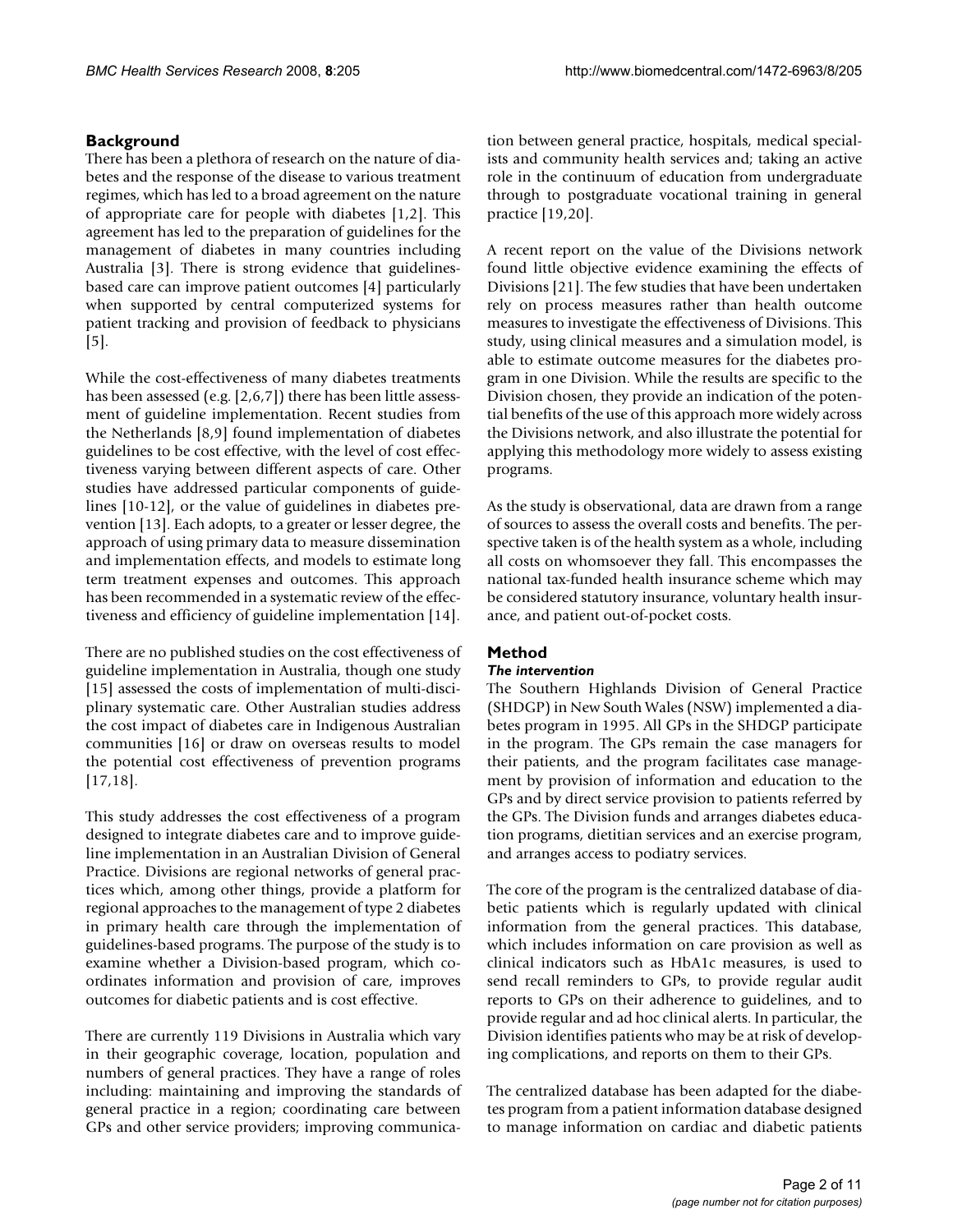(the CarDiab database [22]). While there are gaps in the database where clinicians have failed to report the results of consultations, or patients have failed to attend for consultations or tests, the quality of data used is high. All pathology data are provided electronically from the pathology laboratories, and demographic and other clinical data are provided directly by the GPs to the Division, either paper-based or electronically. The analysis undertaken in this study draws on information from this centralized database and a range of other sources as outlined below.

The SHDGP is a rural division with the majority of the population living in three small towns. Its catchment population at the 2001 Census was 48,400 with 16% aged over 65 and 33% under 25. The population is above the median for socio-economic status as measured by the Socio-Economic Index for Australia (SEIFA) prepared by the Australian Bureau of Statistics [23]. The Division has 50 GP members in 16 practices and a relatively low level of GP services compared to the national average (3.7 GP services per head of population compared with 4.7 for Australia as a whole) [24].

## *Methods*

A cost-effectiveness analysis of the Southern Highlands Division Diabetes Program is undertaken using a decision-analytic approach. As with many recent studies [13,6,25] a simulation model is used to predict longer term patient outcomes and complications for patients in the program. To our knowledge there is no diabetes simulation model available based on Australian data. The United Kingdom Prospective Diabetes Study (UKPDS) Outcome Model [19,26] used in this study is based on ten years data from the UKPDS. This model predicts the costs and the outcomes for patients from their time of diagnosis with type 2 diabetes until death. Simulations are based on a probabilistic discrete-time illness-death model which has been validated within the UKPDS populations. The UKPDS model is designed to capture the association between different types of complications at an individual patient level[27]. It includes the major complications of diabetes, but not other problems such as ulceration and hyper/hypoglycemia [26].

Projections from the UKPDS outcomes model are determined by observed clinical measures (including HbA1c, blood pressure, BMI and cholesterol measures) both at diagnosis and where available over a post-diagnosis period. The model was used in this study without modification to simulate the progression of diabetes and its complications from time of diagnosis to death, and from a time point which is 5 years after initial participation in the program to death. The model simulates the progression of diabetes under "conventional treatment" within the UKPDS study. "Conventional treatment" is prescribed in the UKPDS as clinic attendance every three months and dietary advice, aimed to maintain fasting plasma glucose below 15 mmol/L without symptoms of hyperglycemia [2]. Conventional treatment in Australian practice will be much more varied. The implications of this potential difference are likely to be small, as the issue of interest is the difference between projections from diagnosis and projections after 5 years in the program. Where the estimated impact of the program on the costs of complications as derived from the model can be compared with estimates derived from other sources, results are of a similar order.

It is common practice for models to draw on data from countries other than those which are the subject of their study. The CORE model for example [28], used data from the UKPDS, data from the Framingham Study and other data sources in United States, data from Sweden and information from the international DIGAMI trial.

A sample of patients enrolled in the program was selected as outlined below and the average annual incremental cost of managing them in the diabetes program estimated. These costs encompassed both the direct costs of managing the program, and any incremental costs or savings flowing from changes in care for program participants. Four categories of costs were included: the cost of the SHDGP diabetes program; the primary care costs costs arising from adherence to the guidelines for management of diabetes; the cost of pharmaceuticals; and the cost of inpatient hospital services.

Differences in costs in three of these categories (primary care services provided in compliance with guidelines, pharmaceutical treatment, and hospital treatment) cannot be directly measured from the Division database. However, it is possible to estimate these costs by comparing costs in the SHDGP with costs for NSW or for Australia as a whole. Cost estimates for managing complications from the UKPDS Outcomes Model are used to provide estimates of the costs of hospital treatment for comparison with the direct estimates available from Australian information.

In summary, data from SHDGP patients are used to estimate program impacts on the life years and quality adjusted life expectancy of these patients, and to estimate the costs of diabetes caused complications. These cost estimates contribute to the estimated impact of the program on hospital costs, while the program impacts on life years and QALE are used to estimate cost effectiveness.

To convert the estimated annual program costs and the related costs and savings to a 40-year time horizon, the average annual estimates are assumed to be the same each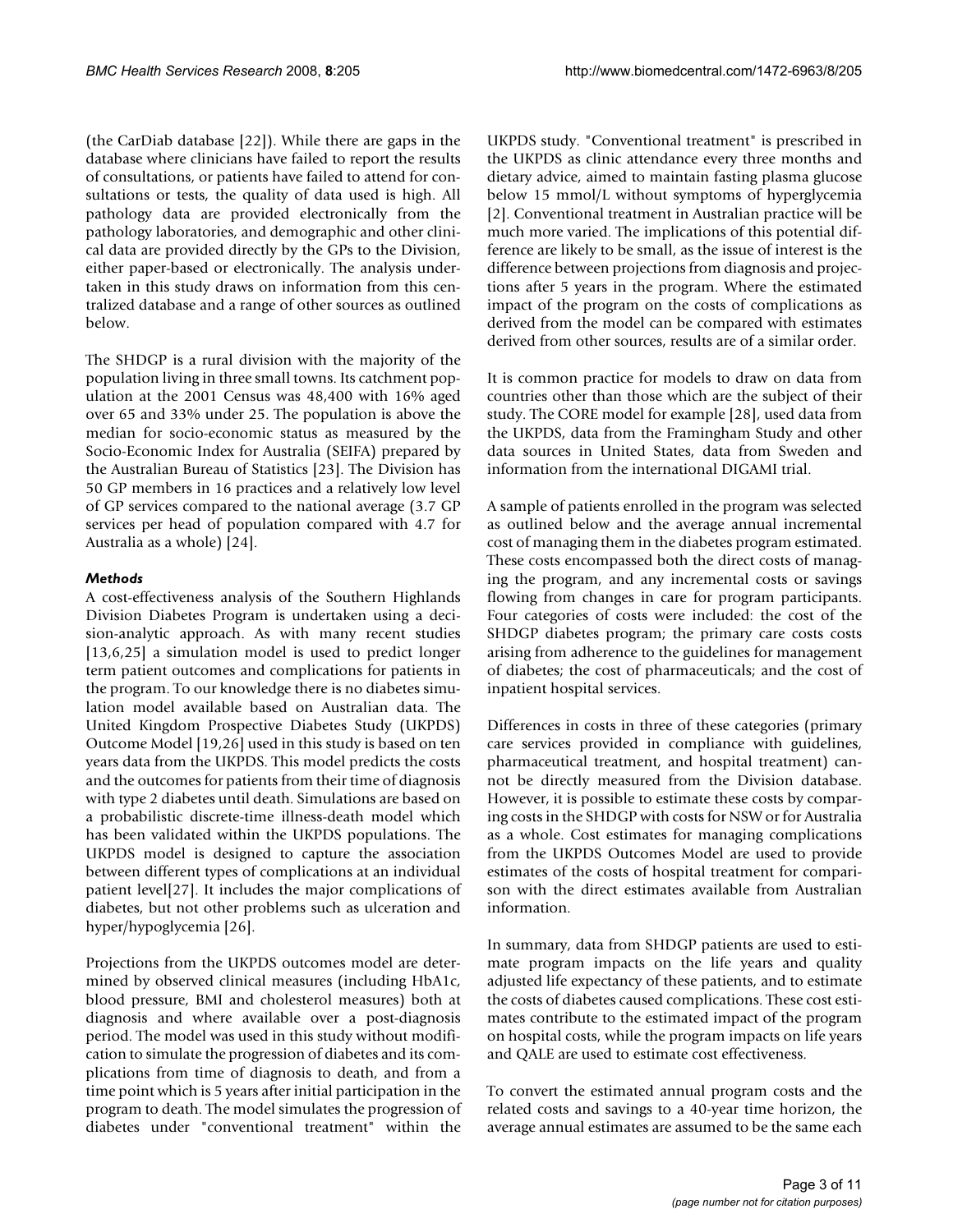year over the 40-year time frame of the analysis. The cost streams are discounted at five per cent per annum. Although the modelling incorporates both deaths and increased costs per capita due to complications as patients age, it does not address per capita cost changes for pharmaceutical costs or costs of GP compliance with guidelines. If the single year overall treatment savings followed the pattern of the costs of complications, the 40 year total estimate would be only 5 per cent different to the value estimated by assuming constant costs. The dominant factor in the overall costs is the direct cost of the program, which will not increase with patient ageing except at the margin (e.g. dietician costs), but will decline with the deaths of program participants. Allowance for the effect of these deaths on program costs reduces the long term costs by substantially more than any plausible increase in treatment cost effects, but a fixed value approach was taken to ensure that results were conservative.

The five per cent discount rate follows the standards used in Australia in assessing pharmaceuticals and medical services for public funding [29,30]. This level of discounting is consistent with German, Swiss and French discounting rates [18], although for the United Kingdom rates of 3.5% are used [25] and rates of 1.5% for clinical outcomes and 6% for costs are quoted [18], and for the Netherlands 3% is used [12]. In the sensitivity analyses, a rate of 0% is tested, but as 5% is at the higher end of international discounting rates no higher value is used.

The health outcomes for the selected patients are estimated over a 40-year period from diagnosis, using the model of the long-term sequelae of patients with type 2 diabetes in the UKPDS Outcomes model. The measures used are the changes in years of life expectancy and in QALE. The impact on utility of different diabetes related complications used in the model to estimate QALE is based on a study of a UKPDS participants in 1997 [31].

#### *Patient sample*

Using National Health Survey data [32], the number of identified type 2 diabetics in the SHDGP in 2005 was expected to be 1,525. Overall the program had contact with around 85% of the expected total number of identified diabetics in the region in 2004, although for 220 of the known patients there were no clinical data.

While there were 1,087 type 2 diabetic patients included on the database at some time over the program, the number included in the analysis was considerably less than this as:

• The UKPDS model is designed to commence at time of diagnosis, so patients who joined the program post diagnosis were excluded;

• Clinical advice suggested that patients should participate for around 5 years so that behavioural changes in particular have stabilized (as the program had been running only 10 years, this requirement significantly reduced the available sample);

• Data on all clinical items used in the model were required at both diagnosis and after 5 years. Similar systems report only 50% to 60% of patients with an HbA1c score recorded in any year [1], and in this study recording of clinical results was similarly incomplete (to enhance the sample size, if clinical data after 5 years were not available, data after 4 years or 6 years were accepted.

As a result of these exclusions, the final sample comprised 74 patients who registered at diagnosis and had complete information both at diagnosis and approximately 5 years after diagnosis.

As this group includes only five-year survivors, six additional patients who were randomly selected from among those deceased within five years of joining the program were added to the initial sample. Six patients were added as eight per cent of the total patient group who registered at or near diagnosis died during the following five years.

Gaps in the SHDGP data combined with the requirements of the UKPDS model resulted in a sample which could have introduced bias. However, as shown in Table 1, the characteristics of all patients on enrolment were similar to those of the study sample. Significant differences which exist are in the expected directions. Table 1 also shows the program has been effective in improving the status of the sample over 5 years. Most clinical measures (e.g. cholesterol) have improved or are stable, and the increase in average HbA1c is less than would have been expected over 5 years under normal treatment [27].

#### *Health outcomes*

Life years and QALE were estimated over 40 years from diagnosis using the UKPDS Outcome model. Outcomes were first estimated from diagnosis with no constraint, and secondly estimated with the constraints of actual clinical measures after five years of program participation. These two sets of projections gave estimates of life years and QALE saved by program participants.

#### *Southern Highlands Division of General Practice Diabetes Program costs*

Division administrative costs, including the costs of employing the program manager/diabetes educator, data entry, general administration and IT costs, and the costs of patient access to dietetic services and the exercise program were provided by the Division. The details of these costs are shown at Additional file 1.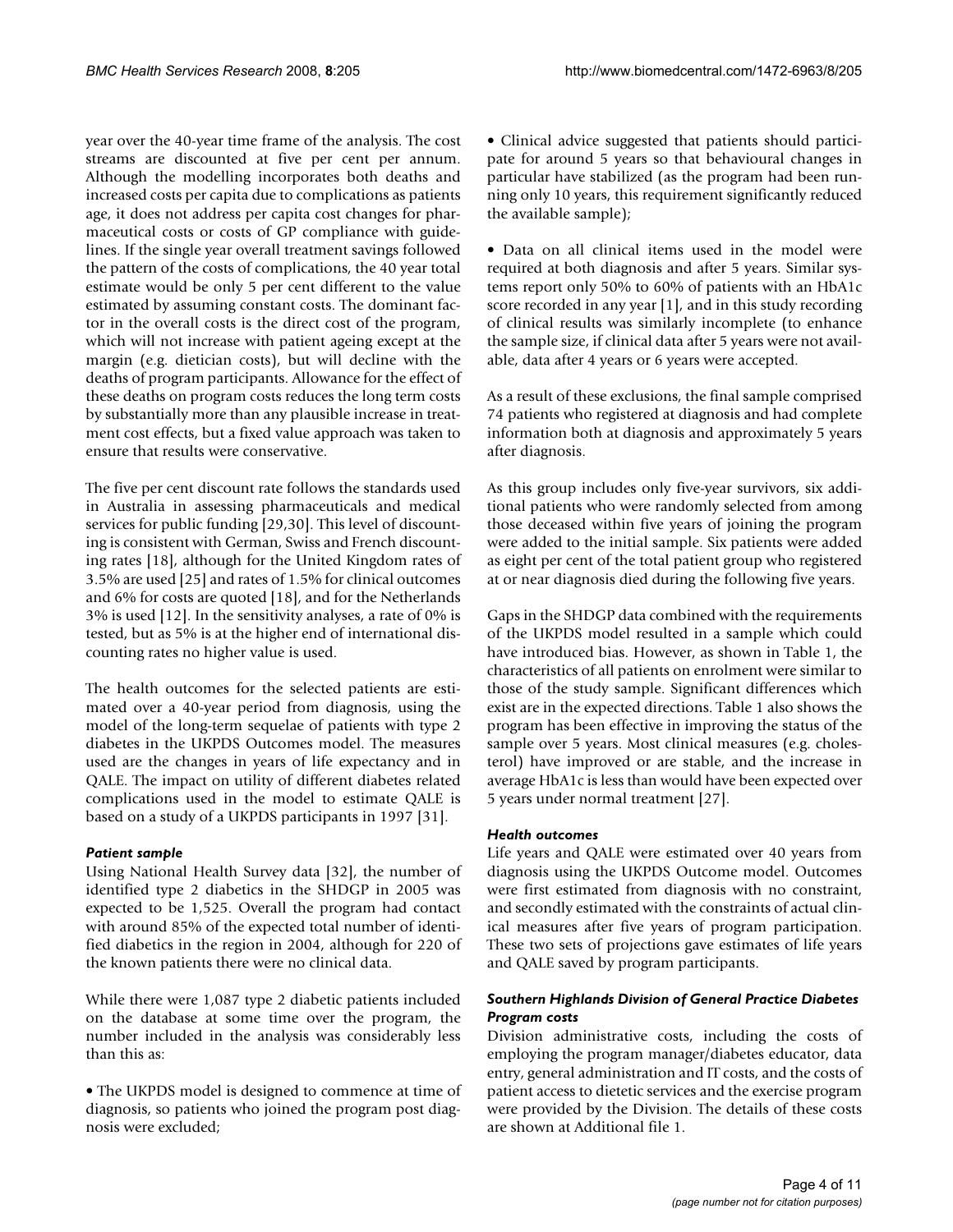| Characteristics                                              | All patients at registration | Patients included in the model |                  |                              |
|--------------------------------------------------------------|------------------------------|--------------------------------|------------------|------------------------------|
|                                                              |                              | All                            | 5 Year Survivors |                              |
|                                                              |                              | At registration <sup>(c)</sup> | At registration  | After 5 Years <sup>(d)</sup> |
| Gender (% female)                                            | 46.0                         | 51.3                           | 50.0             | 50.0                         |
| Average age at diagnosis (years)                             | 59.2                         | $62.3*$                        | 61.1             | 66.1                         |
| Average duration of diabetes (years)                         | 4.1                          | 0.1                            | 0.1              | 5.1                          |
| Average HbAIc                                                | 7.4                          | $6.9*$                         | 6.9              | 7.2                          |
| Average systolic blood pressure                              | 135.9                        | 135.1                          | 135.1            | 132.9                        |
| Average lipid cholesterol level                              | 5.4                          | $6.1*$                         | 6.2              | $5.1**$                      |
| Average HDL level cholesterol                                | 1.3                          | 1.2                            | 1.2              | 1.3                          |
| Average BMI                                                  | 31.1                         | 31.7                           | 31.9             | 32.0                         |
| % current smokers of those with known smoking <sup>(b)</sup> | 15.0                         | 20.0                           | 21.6             | 21.6                         |
| Number of patients                                           | 1,372                        | 80                             | 74               | 74                           |

**Table 1: Comparison of characteristics of type 2 diabetes patients in the SHDGP Diabetes Program and patients included in the model(a)**

**Note:** (a) There are different numbers of missing values for each characteristic for "All patients". There are 80 observations for all characteristics for patients included in the model.

(b) Smoking changes rarely reported.

(c) Asterisks show significantly different averages between the population and the group of 80 patients included in the modelling

▪ Age at diagnosis: as the patients in the model join the program at diagnosis they have lower average age at registration than the overall population of patients;

▪ Average HbA1c is higher for the population overall as they have a longer duration of diabetes

▪ Lipid cholesterol is lower for the population overall as they have been accessing lipid lowering drugs for longer.

(d) Double asterisk shows the significant differences between the patients included in the model at registration and 5 years later

▪ The only statistically significant difference is improved cholesterol, again almost certainly due to lipid lowering drugs.

**Source:** HDGP CarDiab database

Administrative costs to practices included maintenance of records and transfer of data to the Division, and the management of patient recall. These costs were estimated by the Division based on consultation with the participating practices and are also shown at Additional file 1.

#### *Costs of compliance with guidelines*

The cost of GP compliance with guidelines, and the flow on costs to pathology testing, ophthalmology etc, were based on data from the Service Incentives Payments (SIP) scheme [33]. SIP payments are made to registered GPs on completion of a 12 month cycle of guidelines based care for a diabetic patient. Claims were made for 31% of known diabetic patients in the SHDGP compared to 20% across Australia as a whole [33]. These percentages were combined with estimates of average national costs per diabetic patient-year for out of hospital services [34] (excluding pharmaceutical costs), and assumptions on relative costs of compliant and non-compliant treatment, to provide estimates of costs of guideline compliance (see Additional file 1).

#### *Pharmaceutical costs*

A comparison of prescribing rates for oral antidiabetic agents in the SHDGP with national rates, using publicly available data from the Pharmaceutical Benefits Scheme (PBS), was used to estimate differences in pharmaceutical

costs attributable to the program[35]. Details again are shown in Additional file 1. As it is not possible to divide insulin prescribing between type 1 and type 2 diabetic patients, the cost of insulin has not been included. On the other hand, these data do not include patient co-payments, which would lead to an under-estimate of any savings.

#### *Costs of hospital services*

Three estimates of cost savings were obtained for hospital services. One estimate was based on the difference between rates and costs of hospitalization for patients with primary ICD-10 diagnosis codes 10–14 (diabetes) residing in the Southern Highlands and in New South Wales overall. These estimates were based on data provided by NSW Department of Health. As these are diabetes-specific codes, they will not include all complications of diabetes. The cost per patient-year for these two groups (\$A255 and \$A341 respectively) are well below the Australian estimate of around \$A600 per patient year [34] for diabetes-related hospitalization. However, the actual hospitalization data provide an indication of the level of savings in hospital costs for program participants.

The second estimate applied the percentage reduction in the costs of treating complications attributed to the program from the UKPDS model to an estimate of the average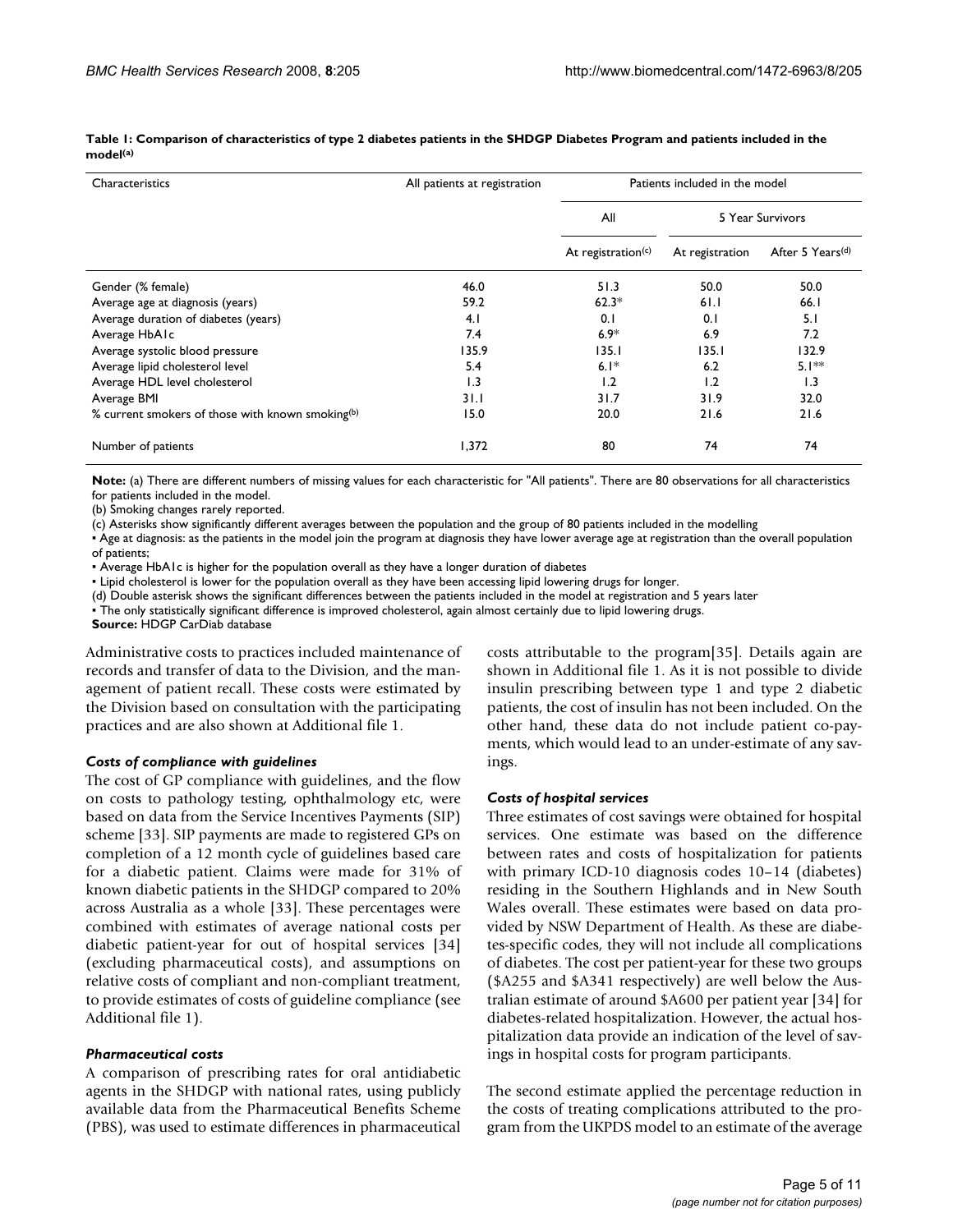annual cost of hospitalizations for type 2 diabetic patients in Australia [34]. The third approach used actual dollar values of savings estimated by the UKPDS Outcomes model. The three approaches provided estimates of a similar order of magnitude, as shown at Additional file 1.

## **Results**

Details of all costings are shown at Additional file 1. The annual overall program cost per diabetic patient is estimated to be \$A196, including approximately \$A100 of direct Divisional costs, \$A10 dietician costs, and \$A6 costs of an exercise program. The costs were calculated by averaging total annual costs across 1,087 active type 2 diabetic patients.

Costs to practices depend on whether electronic or paper systems were used, and were estimated to be between \$A30 and \$A80 per patient per year. The higher level of practice costs is consistent with previous research [15], which found ongoing average practice costs (in 2005 prices) were \$A5,798 per practice compared with the average cost per practice in this study of \$A6,535 (using the \$A80 per patient cost). Total program costs therefore range from \$A146 to \$A196 per patient per year, with the higher value used as the base estimate.

The estimated costs of additional compliance with diabetes treatment guidelines for the SHDGP relative to the rest of Australia are shown in detail in Additional file 1. Depending on assumptions regarding the relative average costs of guideline compliant and non-compliant treatment, the estimated additional costs of compliance in the SHDGP range from \$10 to \$90 per patient per year, with a value of \$A50 being used in the cost effectiveness calculations. This figure is consistent with the costs of compliance being around twice the costs of non-compliance. If patients following guidelines attended GPs four times per year, and other patients attended annually, with testing following similar ratios, an average cost ratio of four would be possible. Many patients who do not fully comply with guidelines, however, still attend a GP relatively frequently (if only to obtain the relevant medicines). A range from 1.25 to 4.00 in relative costs was therefore used.

Estimated costs for treatment of complications over 40 years derived from the UKPDS model, together with 95% confidence intervals, are shown in Table 2. In proportionate terms, the program achieves an estimated 7.4% reduction in treatment costs for complications. Applying this percentage to the average annual cost of hospitalization of diabetic patients in Australia [34] gives an estimated saving of \$44 per patient-year between the baseline and the program group.

Table 2 also shows the absolute value of cost savings per patient over 40 years to be £617, which is equivalent to \$A1,470 in 2005 prices, and to \$A81.50 per patient-year savings (assuming a constant cost over time). The use of the proportionate reduction in costs applied to Australian estimates of the annual costs of hospitalization is preferred as the cost structures and boundaries of "costs of

**Table 2: Costs for diabetes-related complications and health outcomes from the UKPDS Outcomes Model using the Australian patient sample from the SHDGP Diabetes Program**

|            | Treatment cost <sup>(a)(b)</sup> |                               | Difference(b)                  |        |  |
|------------|----------------------------------|-------------------------------|--------------------------------|--------|--|
|            | No program                       | Program                       | Absolute                       | %      |  |
|            | £8,325<br>$(L7,076 - L9,574)$    | £7,708<br>$(£6,444 - £8,972)$ | $-617$<br>$(-2,394 - +21,160)$ | $-7.4$ |  |
|            | Health outcome <sup>(c)</sup>    |                               | Difference <sup>(c)</sup>      |        |  |
|            | No program                       | Program                       | Absolute                       | %      |  |
| Life-years | 10.89<br>$(10.52 - 11.26)$       | 11.25<br>$(10.87 - 11.63)$    | 0.36<br>$(-0.17 - +0.89)$      | 3.3    |  |
| QALE       | 8.25<br>$(7.98 - 8.51)$          | 8.54<br>$(8.27 - 8.81)$       | 0.30<br>$(-0.08 - +0.68)$      | 3.6    |  |

(a) Treatment cost for diabetes-related complications from the UKPDS model using clinical data from the Australian patient sample

(b) 95% confidence intervals in parentheses. Confidence interval for difference calculated as though independent estimates. These costs are health care costs associated with diabetes-related complications. They do not include ongoing care costs other than for complications. Costs reflect health care utilisation in the UK in the year 2000. Discount rate = 5% per annum

(c) 95% confidence intervals in parentheses. Confidence interval for difference calculated as though independent estimates. Discount rate = 5% per annum.

**Source:** SHDGP Diabetes Program; UKPDS Outcomes Model [26]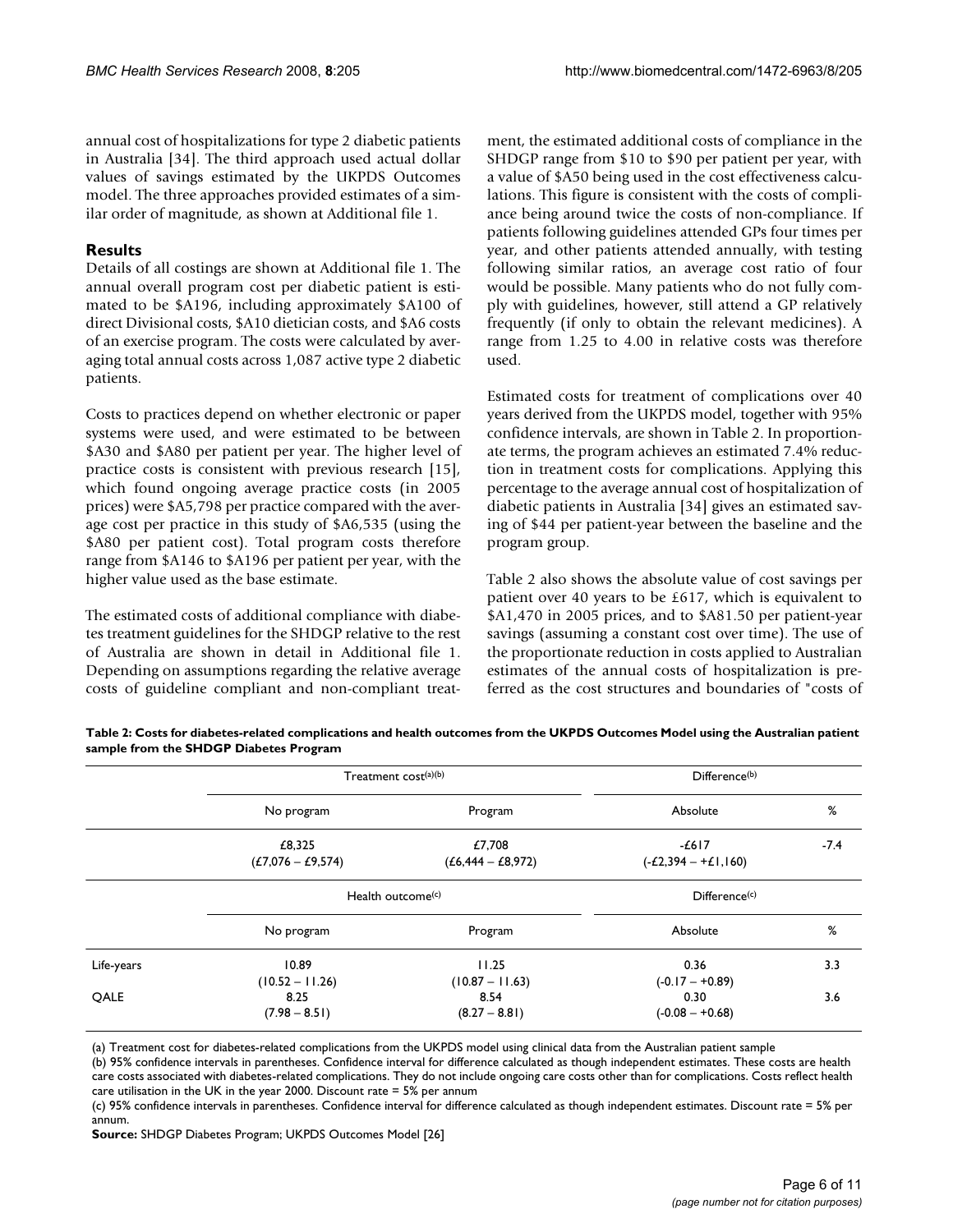complications" will not be the same in the UK and in Australia, while the proportionate effect of the program on the costs of complications is likely to be same as the proportionate effect on Australian hospital costs.

Comparing average hospital costs across the relevant ICD-10 codes (codes 10–14) per known diabetic patient in SHDGP with the average across New South Wales provided an estimated net saving of \$86 per patient year, consistent with the estimated savings derived from the UKPDS Outcomes model. To be conservative, the figure of \$44 saving was used in the cost effectiveness calculations, while the higher \$86 figure was used in the sensitivity analyses.

The average cost to the PBS per patient year of prescribing of oral anti-diabetic drugs in the SHDGP is approximately \$40 less than the national figure. While the estimated \$40 savings in prescribing is used to derive the estimated cost effectiveness, a lower bound estimate of zero savings is used in the sensitivity analyses.

Table 3 summarizes the estimated impact of the program on hospitalization, antidiabetic prescribing, and guideline compliance, with an aggregate estimate of overall treatment costs savings of \$A34 per patient-year against the cost of the diabetes program of \$196 per patient year. The net cost of the program is positive, even when the most optimistic figures are taken for both treatment effects and program costs. The overall net cost estimates range from \$30 per patient-year to \$242 per patient-year as shown in Table 4.

The health outcomes derived from the UKPDS Outcome Model are shown in Table 2. The program is estimated to achieve an increase in discounted life expectancy of 0.36

years and an increase in discounted QALE of 0.30 years. While neither of these estimated differences is significantly different from zero using 95% two sided tests (with standard errors of the difference conservatively calculated), the probability that there is a zero or negative effect is small for both measures (life years:  $p = 0.09$ ; QALE:  $p =$ 0.06).

Table 4 presents the results of the cost-effectiveness analysis. The net program cost per patient over 40 years (discounted at five per cent) is estimated to be \$A2,919. The resulting cost-effectiveness ratios are \$8,108 per life year saved, and \$9,730 per year increase in QALE.

The cost-effectiveness ratios resulting from this study are within the generally acceptable limits applied to health care interventions. The only publicly available assessment of limits in Australia shows that drugs are unlikely to be recommended for listing on the PBS if they cost over \$A76,000 per life year and unlikely to be rejected if they cost less than \$A42,000 per life year (1998–99 values) [36]. A range of thresholds have been proposed or have been implicitly used in other countries to evaluate the reasonableness of costs per quality adjusted life year, and almost all are over \$A32,000 in 2005 prices [37].

## **Sensitivity analyses**

Three aspects of this study are addressed in assessing the robustness of this main conclusion. Firstly, the five per cent discount rate, while the Australian standard, is at the high end of international standards. Secondly the effect on the conclusion of the range of estimates from the different cost components is tested. Finally, the potential variability in the gain in life years or QALE is considered.

#### **Table 3: Treatment cost savings from SHDGP Diabetes Program (AUD 2005)**

|                                         | Cost saving per patient-year(a) | Range for sensitivity testing |
|-----------------------------------------|---------------------------------|-------------------------------|
| Hospitalization costs <sup>(b)</sup>    | -44                             | -86 to -44                    |
| Antidiabetic prescribing <sup>(c)</sup> | $-40$                           | $-40$ to 0                    |
| Guideline compliance <sup>(d)</sup>     | $+50$                           | $+10$ to $+90$                |
| Total                                   | -34                             | $-116$ to $+46$               |

(a) Negative sign indicates cost saving

(b) AIHW estimate health expenditure on diabetes per patient-year of \$A1,469, with 37% for hospital services. Updating to 2005 prices gives an estimated expenditure of \$A601 per patient-year on hospital services. Estimated savings are obtained by applying the percentage reduction in costs of treating complications from the UKPDS model (7.4% – see Table 2). The larger saving of \$A86 per patient-year used in sensitivity testing is the difference between the cost of hospital episodes with ICD-10 codes 10–14 for SHDGP (\$A255 per patient-year) and for NSW (\$A341). Data provided by NSW Health.

(c) The difference between the annual cost to the PBS of prescription antidiabetic agents per type 2 diabetic patient in SHDGP (\$A80.95) and nationally (\$A121.50). Reflects a difference in the prescribing rate of 5.1 scripts per person in SHDGP and 7.7 nationally.

(d) The increase in treatment cost due to guideline compliance of \$A50 is an indicative figure based on the average annual cost per diabetic patient of out-of-hospital medical services and other professional services of \$A454 in 2005 prices and the difference between the proportion of known diabetic patients giving rise to SIP claims in SHDGP (31%) and nationally (20%).

Source: SHDGP Diabetes Program; [34], p.1 and Table 2; [33,35]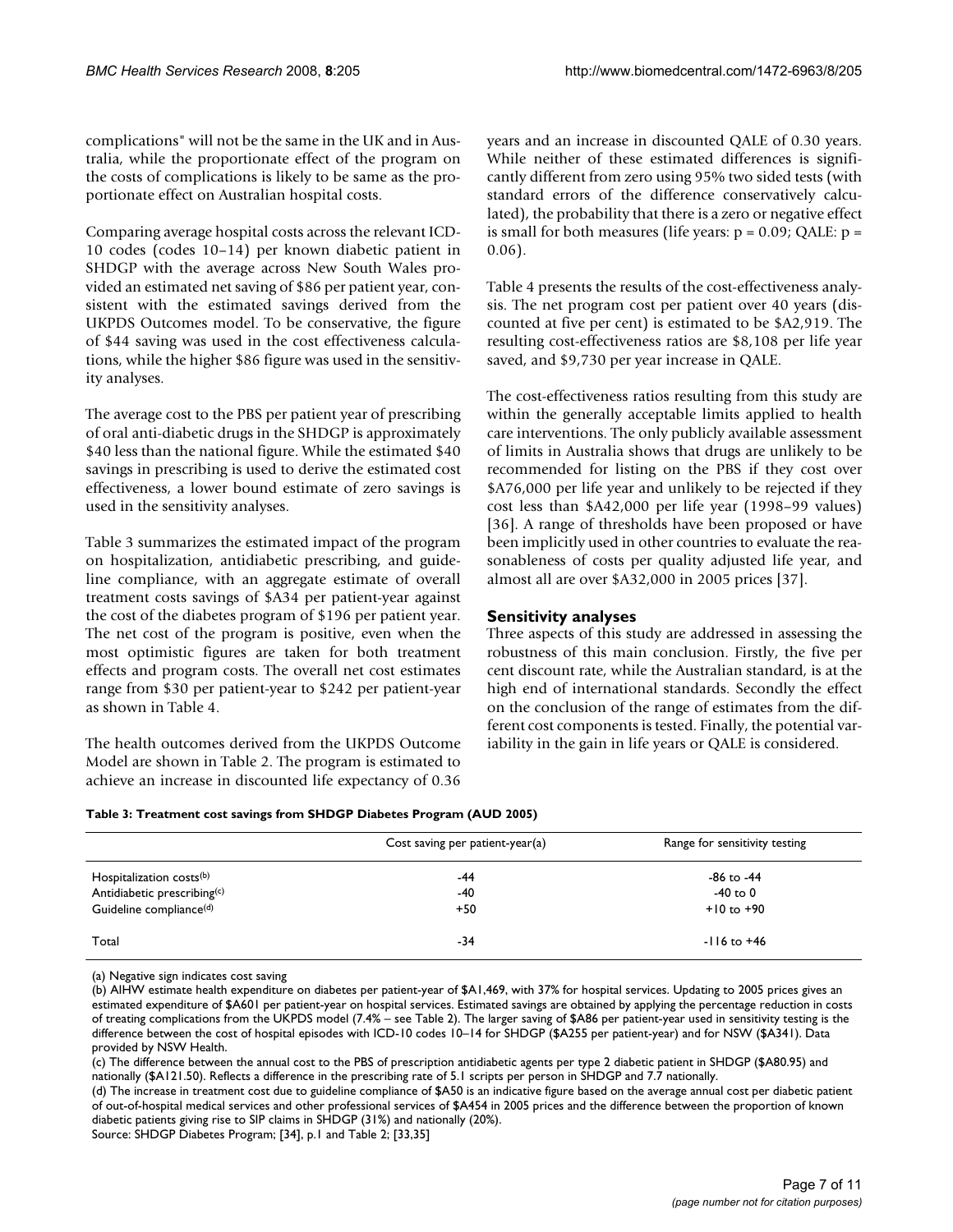#### **Table 4: Results of cost effectiveness analysis for the SHDGP Diabetes Program(a)**

|                                                                     | Base case | Lower bound | Upper bound |
|---------------------------------------------------------------------|-----------|-------------|-------------|
| Cost of SHDGP Diabetes Program per patient-year (Additional file 1) | \$196     | \$146       | \$196       |
| Treatment cost savings per patient-year (Table 3)                   | -\$34     | $-$116$     | +\$46       |
| Net cost per patient-year                                           | \$162     | \$30        | \$242       |
| Discounted net cost per patient over 40 years <sup>(b)</sup>        | \$2.919   | \$540       | \$4,360     |
| Life-years saved (Table 2)                                          | 0.36      | 0.36        | 0.36        |
| Increase in QALE (Table 2)                                          | 0.30      | 0.30        | 0.30        |
| Cost per life-year saved                                            | \$8,108   | \$1,502     | \$12,111    |
| Cost per year increase in QALE                                      | \$9,730   | \$1,802     | \$14,533    |

**Note:** (a) All dollar values are expressed in Australian dollars, 2005 prices.

(b) Assumes net cost per patient-year is the same each year for 40 years. Discount rate = 5% per annum.

**Source:** SHDGP Diabetes Program; UKPDS Outcomes Model [26]; [34], p.1 and Table 1; [33,35]

If no discounting was applied to costs or outcomes, the improvement in expected life years and QALE from program participation increases (from 3.3 per cent to 3.6 per cent, and from 3.6 per cent to 4.5 per cent respectively), and the percentage savings diminish (from 7.4 per cent to 6.3 per cent). Recalculating Table 4 with no discounting, the estimated cost per QALE rises from \$9,730 to \$11,172, with a similar increase in the cost per life year. These estimates remain well within the range of acceptable costs.

As shown in Table 4, the estimated costs per life year or per QALE using the maximum values of all cost components, are \$12,111 and \$14,533 respectively. While approximately 50 per cent above the base case, these figures also remain well within acceptable bounds.

Finally, the estimated improvements in health outcomes are also subject to estimation error. This variability can be displayed by use of cost effectiveness acceptability curves (see for example [25,38]). Please see Figure 1 for charts 1 and 2 below show the probability that the cost per year of life expectancy gained, or the cost per year of quality adjusted life expectancy gained, is below any given value of a ceiling ratio (a willingness to pay). Minimum and maximum costs are shown as well as the best estimate. As all cost estimates are positive, a decision maker who was only prepared to accept this program with zero net cost would not accept it, so the curves all show zero probability of acceptance at zero willingness to pay.

However, the curves show that if a figure of \$A42,000 [36] is used as the acceptable limit (although it was seven years old at the time of the study), using the base costing there is a better than 85 per cent chance that the incremental cost effectiveness ratio is less than this limit for both life years saved and increased QALE.

Using the maximum estimated cost of the program there is a better than 80 per cent chance the ratio is less than \$42,000. Even if the upper limit of the total net costs is doubled, the probabilities of the program being within the \$42,000 willingness-to-pay limit are 71% and 68% for life years and QALE respectively. The conclusions are therefore very robust to both the variation of the estimated outcomes and the known limitations in the costing methods.

#### **Discussion**

Despite the estimated improvement in health outcomes and reduced hospital costs, the study estimates an increase in the overall net costs from the program. This is consistent with other programs which improve diabetes outcomes[25,8,9]. While outcomes can be improved at relatively low cost, few of the approaches reduce costs overall.

It has proved necessary to draw on a wide range of data to estimate the cost impact of the SHDGP diabetes program. While there are limitations in the methods and the data, the use of a range of cost estimates provides considerable robustness to the overall conclusion to be drawn regarding the cost effectiveness of the program.

With any program addressing long term chronic diseases like diabetes, it is necessary to use modelling approaches to estimate long term outcomes and costs [14]. As long term Australian data are not available, the use of a model based on other data was inevitable. This follows the same logic as other studies [28] which draw on many sources for their model components.

Some costs and savings are estimated by comparing costs in the SHDGP with those in the state of NSW, or in Australia as a whole. These estimates could be biased as the SHDGP is not the only division to implement a diabetes program. However, a 2002 survey covering 80 per cent of divisions with a diabetes program [39] found only approximately 25,000 of the (self reported) 554,000 diabetic patients in 2001 [40] were covered by electronic register recall systems. Given this low coverage, it is unlikely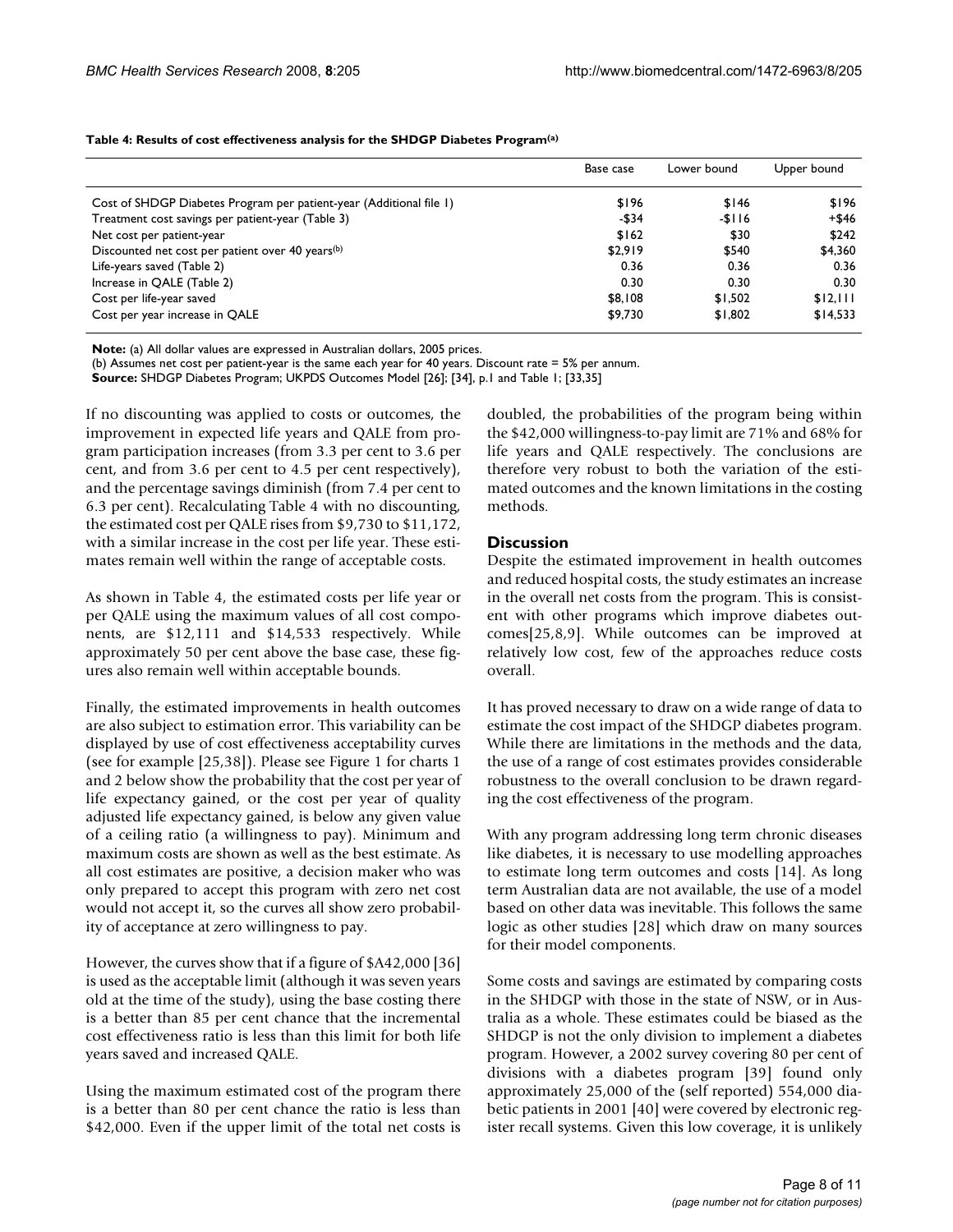

**Chart 1: Cost effectiveness acceptability curves based on life expectancy** 

**Chart 2: Cost Effectiveness acceptability curves base on QALE** 



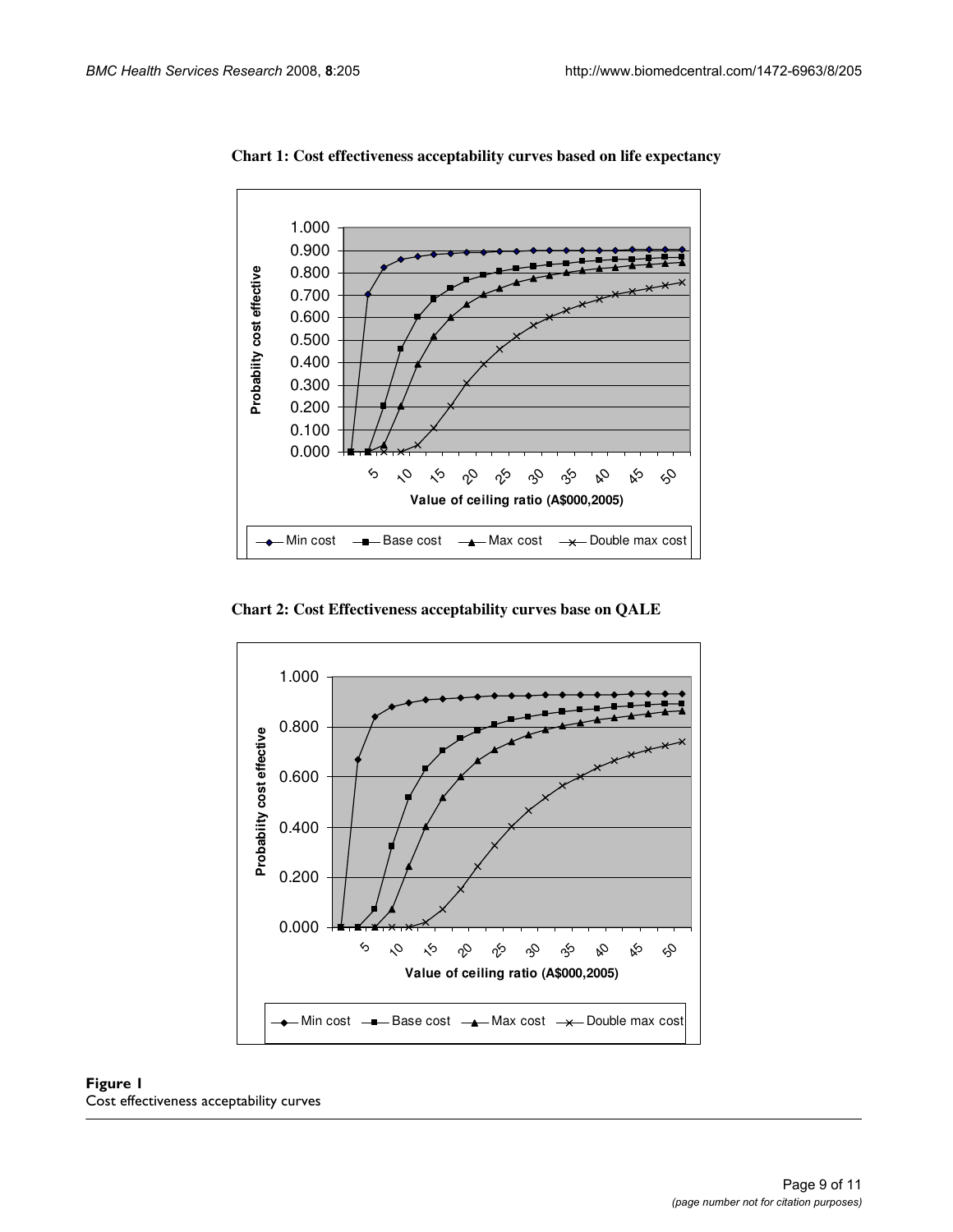that the other programs significantly influenced the comparative cost estimates in this study.

Policy-makers need to know whether to continue to support and fund organizationally based programs which attempt to integrate care and encourage use of guidelines, but have been put in place without formal control groups. The approach taken here provides a methodology which gives robust answers to questions regarding cost effectiveness, after accommodating the limitations in the data.

The SHDGP diabetes program would appear to have made a cost effective contribution to the wellbeing of the diabetes patient in the SHDGP (although with positive net cost), and as such provides a potential model to be considered in other Divisions. A number of initiatives introduced for GPs in Australia in recent times, like the SHDGP diabetes program, have had as their objective the improvement of care coordination and achievement of more integrated care (for example the inclusion of items in the Australian Medicare Benefits Schedule which provide incentives for GPs to take part in multi-disciplinary care planning, and the incentive payments for GPs who follow guidelines in care of diabetes and asthma). In this respect, the US and Australian health care systems may be heading towards a common end point in the longer term (i.e. integrated care) although arriving at that end point by different routes.

## **Conclusion**

This study faces the problems inherent in attempting to assess an existing program, with limits to direct data collection and no formal control group. It has been shown, however, that reasonable and robust estimates of cost effectiveness of the diabetes management program can be derived using clinical data from a central database and cost data taken from a range of sources. The results show that a program using a centralized computer-based register, and providing some centralized services, is highly likely to be cost effective although at a positive net cost.

This does not suggest that all programs undertaken by all Divisions will be cost-effective. It does however demonstrate both that it is possible to draw robust conclusions about such programs if the net for data collection is cast suitably wide, and that integrated care for diabetic patients through enhanced GP networks can provide value for money.

## **Abbreviations**

ADGP: Australian Divisions of General Practice (National council of Divisions of General Practice); AIHW: Australian Institute of Health and Welfare; BP: Blood pressure; CHF: Congestive heart failure; FFS: Fee for service; GP: general practitioner; ICD-10: International Classification of Diseases – version 10; LE: Quality adjusted life expectancy; MI: Myocardial infarction; SBO: State Based Organisation (State level council of Divisions of General Practice); SEIFA: Socio-Economic Index for Australia; SHDGP: Southern Highlands Division of General Practice; SIP: Service incentive payment; UKPDS: United Kingdom Prospective Diabetes Study.

## **Competing interests**

Dr Warwick Ruscoe and Ms Jill Snow declare that they are employees of the Southern Highlands Division of General Practice. All other authors declare that they have no competing interests.

#### **Authors' contributions**

All authors contributed to the study design. WR and JS facilitated the compilation of the program data. DR and KG undertook background literature research, IM and DR undertook data analysis and drafted the paper, and JB and BS critically revised the paper. All authors have read and approved this version of the manuscript.

## **Additional material**

**Additional file 1** *Attachment 1* Click here for file [\[http://www.biomedcentral.com/content/supplementary/1472-](http://www.biomedcentral.com/content/supplementary/1472-6963-8-205-S1.doc) 6963-8-205-S1.doc]

## **Acknowledgements**

The project was overseen by the Australian Primary Health Care Research Institute and its then director Professor Nicholas Glasgow, and supported with funding from the Australian Department of Health and Ageing.

#### **References**

- 1. Eccles MP, Whitty P, Speed C, Steen I, Valoni A, Hawthorne G, Grimshaw JM, Wood L, McDowell D: **[A pragmatic cluster ran](http://www.ncbi.nlm.nih.gov/entrez/query.fcgi?cmd=Retrieve&db=PubMed&dopt=Abstract&list_uids=17306017)[domised controlled trial of a Diabetes REcall And](http://www.ncbi.nlm.nih.gov/entrez/query.fcgi?cmd=Retrieve&db=PubMed&dopt=Abstract&list_uids=17306017) [Management system: the DREAM trial.](http://www.ncbi.nlm.nih.gov/entrez/query.fcgi?cmd=Retrieve&db=PubMed&dopt=Abstract&list_uids=17306017)** *Implement Sci* 2007, **2:**6.
- 2. United Kingdom Prospective Diabetes Study (UKPDS) Group: **[Inten](http://www.ncbi.nlm.nih.gov/entrez/query.fcgi?cmd=Retrieve&db=PubMed&dopt=Abstract&list_uids=9742976)[sive blood-glucose control with sulphonylureas or insulin](http://www.ncbi.nlm.nih.gov/entrez/query.fcgi?cmd=Retrieve&db=PubMed&dopt=Abstract&list_uids=9742976) compared with conventional treatment and risk of compli[cations in patients with type 2 diabetes \(UKPDS 33\).](http://www.ncbi.nlm.nih.gov/entrez/query.fcgi?cmd=Retrieve&db=PubMed&dopt=Abstract&list_uids=9742976)** *Lancet* 1998, **352(9131):**837-853.
- 3. Diabetes Australia, The Royal Australian College of General Practitioners: *Diabetes Management in General Practice* Tuggerah, NSW: Diabetes Australia; 2004.
- 4. Ward MM, Yankey JW, Vaughan TE, BootsMiller BJ, Flach SD, Watrin S, Doebbeling BN: **[Physician processes and patient outcome](http://www.ncbi.nlm.nih.gov/entrez/query.fcgi?cmd=Retrieve&db=PubMed&dopt=Abstract&list_uids=15319609) [measures for diabetes care: Relationships to organizational](http://www.ncbi.nlm.nih.gov/entrez/query.fcgi?cmd=Retrieve&db=PubMed&dopt=Abstract&list_uids=15319609) [characteristics.](http://www.ncbi.nlm.nih.gov/entrez/query.fcgi?cmd=Retrieve&db=PubMed&dopt=Abstract&list_uids=15319609)** *Medical Care* 2004, **42:**840-850.
- 5. Renders CM, Valk GD, Griffin S, Wagner EH, van Eijk JTM, Assendelft WJJ: **Interventions to improve the management of diabetes mellitus in primary care, outpatient and community settings.** *Cochrane Database Syst Rev* 2000:CD001481.
- 6. Huang E, Zhang Q, Brown S, Drum M, Meltzer D, Chin M: **[The Cost](http://www.ncbi.nlm.nih.gov/entrez/query.fcgi?cmd=Retrieve&db=PubMed&dopt=Abstract&list_uids=17995559) [Effectiveness of Improving Diabetes Care in U.S. Federally](http://www.ncbi.nlm.nih.gov/entrez/query.fcgi?cmd=Retrieve&db=PubMed&dopt=Abstract&list_uids=17995559) [Qualified Community Health Centres.](http://www.ncbi.nlm.nih.gov/entrez/query.fcgi?cmd=Retrieve&db=PubMed&dopt=Abstract&list_uids=17995559)** *Health Services Research* 2007, **42:**2174-2193.